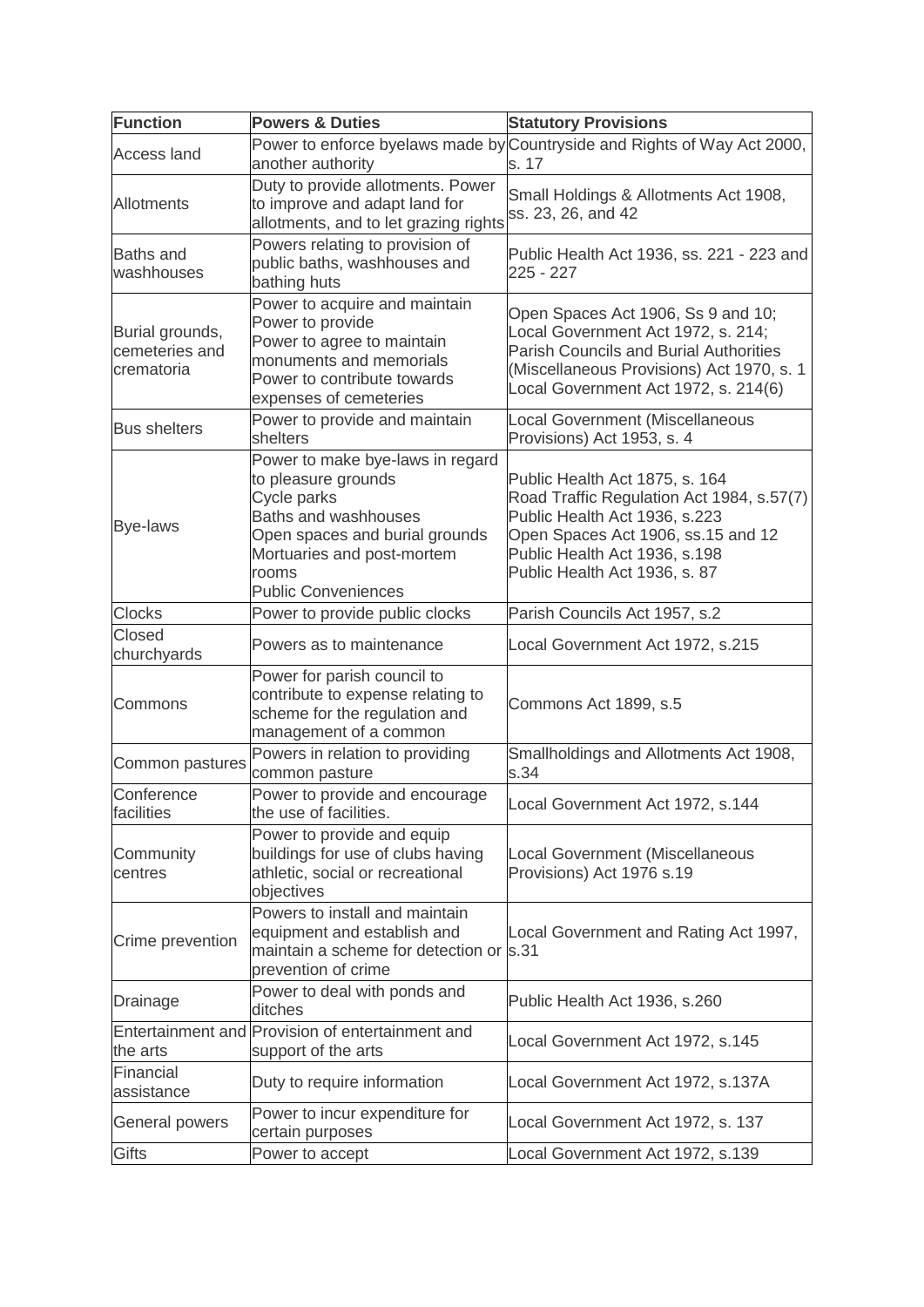| <b>Highways</b>                        | Power to maintain footpaths and<br>bridle-ways<br>Power to light roads and public<br>places<br>Provision of litter bins<br>Powers to provide parking places<br>for bicycles and motor-cycles, and<br>other vehicles<br>Power to enter into agreement as<br>to<br>Highways Act 1980, ss.43,50<br>Parish Councils Act 1957, s.3;<br>Highways Act 1980, s.301<br>Litter Act 1983, ss.5,6<br>Road Traffic Regulation Act 1984,<br>ss.57,63<br>Highways Act 1980, ss.30,72<br>Parish Councils Act 1957, s.1<br>dedication and widening<br>Power to provide roadside seats<br>and shelters<br>Consent of parish council required<br>for ending maintenance of highway<br>at public expense, or for stopping<br>up or diversion of highway<br>Power to complain to highway<br>authority as to unlawful stopping<br>up or obstruction of highway or<br>unlawful encroachment on<br>roadside wastes<br>Power to provide traffic signs and<br>other objects or devices warning of<br>danger<br>Power to plant trees and lay out<br>grass verges etc. and to maintain<br>them | Highways Act 1980, ss.47,116>/br><br>Highways Act 1980, s.130<br>Road Traffic Regulation Act 1984, s.72<br>Highways Act 1980, s.96 |
|----------------------------------------|--------------------------------------------------------------------------------------------------------------------------------------------------------------------------------------------------------------------------------------------------------------------------------------------------------------------------------------------------------------------------------------------------------------------------------------------------------------------------------------------------------------------------------------------------------------------------------------------------------------------------------------------------------------------------------------------------------------------------------------------------------------------------------------------------------------------------------------------------------------------------------------------------------------------------------------------------------------------------------------------------------------------------------------------------------------------|------------------------------------------------------------------------------------------------------------------------------------|
| Investments                            | Power to participate in schemes of<br>collective investment                                                                                                                                                                                                                                                                                                                                                                                                                                                                                                                                                                                                                                                                                                                                                                                                                                                                                                                                                                                                        | Trustee Investments Act 1961, s.11                                                                                                 |
| Land                                   | Power to acquire by agreement, to<br>appropriate, to dispose of<br>Power to accept gifts of land                                                                                                                                                                                                                                                                                                                                                                                                                                                                                                                                                                                                                                                                                                                                                                                                                                                                                                                                                                   | Local Government Act 1972, ss.124, 126,<br>127<br>Local Government Act 1972, s.139                                                 |
| Litter                                 | Provision of receptacles                                                                                                                                                                                                                                                                                                                                                                                                                                                                                                                                                                                                                                                                                                                                                                                                                                                                                                                                                                                                                                           | Litter Act 1983, ss.5,6                                                                                                            |
| Lotteries                              | Powers to promote                                                                                                                                                                                                                                                                                                                                                                                                                                                                                                                                                                                                                                                                                                                                                                                                                                                                                                                                                                                                                                                  | otteries and Amusements Act 1976, s.7                                                                                              |
| Mortuaries and<br>post mortem<br>rooms | Powers to provide mortuaries and<br>post mortem rooms                                                                                                                                                                                                                                                                                                                                                                                                                                                                                                                                                                                                                                                                                                                                                                                                                                                                                                                                                                                                              | Public Health Act 1936, s.198                                                                                                      |
| Open spaces                            | Power to acquire land and<br>maintain                                                                                                                                                                                                                                                                                                                                                                                                                                                                                                                                                                                                                                                                                                                                                                                                                                                                                                                                                                                                                              | Public Health Act 1875, s.164 Open<br>Spaces Act 1906, ss.9 and 10                                                                 |
| Parish documents                       | Powers to direct as to their custody<br>Local Government Act 1972, s.226<br>Public buildings and village hall<br>Power to provide buildings for<br>public meetings and assemblies                                                                                                                                                                                                                                                                                                                                                                                                                                                                                                                                                                                                                                                                                                                                                                                                                                                                                  | Local Government Act 1972, s.133                                                                                                   |
| <b>Public</b><br>conveniences          | Powers relating to provision of<br>public conveniences                                                                                                                                                                                                                                                                                                                                                                                                                                                                                                                                                                                                                                                                                                                                                                                                                                                                                                                                                                                                             | Public Health Act 1936, s.87                                                                                                       |